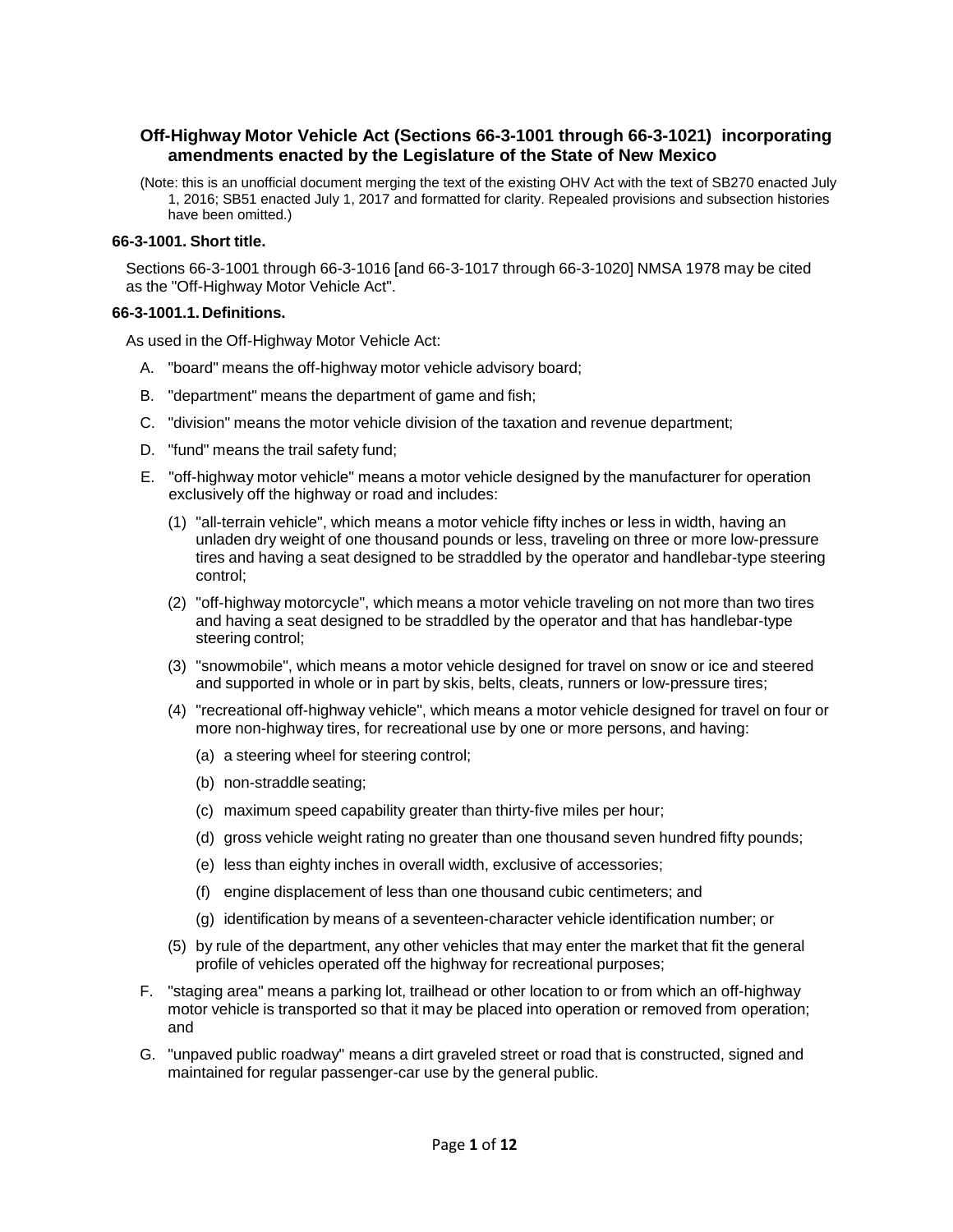### **66-3-1003. Off-highway motor vehicles; registration.**

Unless exempted from the provisions of the Off-Highway Motor Vehicle Act, a person shall not operate an off-highway motor vehicle unless the off-highway motor vehicle has been registered in accordance with Chapter [66,](http://public.nmcompcomm.us/NMPublic/gateway.dll?f=jumplink%24jumplink_x%3DAdvanced%24jumplink_vpc%3Dfirst%24jumplink_xsl%3Dquerylink.xsl%24jumplink_sel%3Dtitle%3Bpath%3Bcontent-type%3Bhome-title%3Bitem-bookmark%24jumplink_d%3D%7bnmsu%7d%24jumplink_q%3D%5bfield%20folio-destination-name%3A%27ch.%2066%27%5d%24jumplink_md%3Dtarget-id%3D0-0-0-1837) Article [3](http://public.nmcompcomm.us/NMPublic/gateway.dll?f=jumplink%24jumplink_x%3DAdvanced%24jumplink_vpc%3Dfirst%24jumplink_xsl%3Dquerylink.xsl%24jumplink_sel%3Dtitle%3Bpath%3Bcontent-type%3Bhome-title%3Bitem-bookmark%24jumplink_d%3D%7bnmsu%7d%24jumplink_q%3D%5bfield%20folio-destination-name%3A%27Ch.%2066%2C%20Art.%203%27%5d%24jumplink_md%3Dtarget-id%3D0-0-0-105787) NMSA 1978. The owner shall affix the validating sticker as provided in Chapter [66,](http://public.nmcompcomm.us/NMPublic/gateway.dll?f=jumplink%24jumplink_x%3DAdvanced%24jumplink_vpc%3Dfirst%24jumplink_xsl%3Dquerylink.xsl%24jumplink_sel%3Dtitle%3Bpath%3Bcontent-type%3Bhome-title%3Bitem-bookmark%24jumplink_d%3D%7bnmsu%7d%24jumplink_q%3D%5bfield%20folio-destination-name%3A%27ch.%2066%27%5d%24jumplink_md%3Dtarget-id%3D0-0-0-1837) Article [3](http://public.nmcompcomm.us/NMPublic/gateway.dll?f=jumplink%24jumplink_x%3DAdvanced%24jumplink_vpc%3Dfirst%24jumplink_xsl%3Dquerylink.xsl%24jumplink_sel%3Dtitle%3Bpath%3Bcontent-type%3Bhome-title%3Bitem-bookmark%24jumplink_d%3D%7bnmsu%7d%24jumplink_q%3D%5bfield%20folio-destination-name%3A%27Ch.%2066%2C%20Art.%203%27%5d%24jumplink_md%3Dtarget-id%3D0-0-0-105787) NMSA 1978.

#### **66-3-1004. Registration certificate and nonresident permit fees; renewal; distribution of fees.**

Fees shall be collected and distributed as follows:

- A. the fees for registering an off-highway motor vehicle are:
	- (1) seventeen dollars (\$17.00) for each off-highway motor vehicle, of which five dollars (\$5.00) is appropriated to the division to defray the cost of making and issuing registration certificates, validating stickers and nonresident permits for off-highway motor vehicles. The remaining twelve dollars (\$12.00) shall be deposited in the motor vehicle suspense fund for distribution pursuant to Section [66-6-23](http://public.nmcompcomm.us/NMPublic/gateway.dll?f=jumplink%24jumplink_x%3DAdvanced%24jumplink_vpc%3Dfirst%24jumplink_xsl%3Dquerylink.xsl%24jumplink_sel%3Dtitle%3Bpath%3Bcontent-type%3Bhome-title%3Bitem-bookmark%24jumplink_d%3D%7bnmsu%7d%24jumplink_q%3D%5bfield%20folio-destination-name%3A%2766-6-23%27%5d%24jumplink_md%3Dtarget-id%3D0-0-0-17665) NMSA 1978; and
	- (2) an amount determined by rule of the department not to exceed forty dollars (\$40.00) for an off-highway user fee for each off-highway motor vehicle, which shall be distributed to the fund;
- B. upon a change of ownership, the new owner shall make application and pay registration fees of:
	- (1) seventeen dollars (\$17.00) in the same manner as provided by rules of the division for original registration; and
	- (2) an amount determined by rule of the department not to exceed forty dollars (\$40.00) for an off-highway user fee for each off-highway motor vehicle, which shall be distributed to the fund;
- C. except for an off-highway vehicle that is currently in compliance with another state's off-highway vehicle registration, user fee or similar law or rule demonstrated by certificate of registration, permit or similar evidence, the fees for a nonresident permit of an off-highway motor vehicle are either:
	- (1) seventeen dollars (\$17.00), of which five dollars (\$5.00) is appropriated to the division to defray the cost of making and issuing registration certificates, validating stickers and nonresident permits for off-highway motor vehicles. The remaining twelve dollars (\$12.00) shall be deposited in the motor vehicle suspense fund for distribution pursuant to Section [66-](http://public.nmcompcomm.us/NMPublic/gateway.dll?f=jumplink%24jumplink_x%3DAdvanced%24jumplink_vpc%3Dfirst%24jumplink_xsl%3Dquerylink.xsl%24jumplink_sel%3Dtitle%3Bpath%3Bcontent-type%3Bhome-title%3Bitem-bookmark%24jumplink_d%3D%7bnmsu%7d%24jumplink_q%3D%5bfield%20folio-destination-name%3A%2766-6-23%27%5d%24jumplink_md%3Dtarget-id%3D0-0-0-17665) [6-23](http://public.nmcompcomm.us/NMPublic/gateway.dll?f=jumplink%24jumplink_x%3DAdvanced%24jumplink_vpc%3Dfirst%24jumplink_xsl%3Dquerylink.xsl%24jumplink_sel%3Dtitle%3Bpath%3Bcontent-type%3Bhome-title%3Bitem-bookmark%24jumplink_d%3D%7bnmsu%7d%24jumplink_q%3D%5bfield%20folio-destination-name%3A%2766-6-23%27%5d%24jumplink_md%3Dtarget-id%3D0-0-0-17665) NMSA 1978, and an amount determined by rule of the department not to exceed forty dollars (\$40.00) for each off-highway motor vehicle, which shall be distributed to the fund; or
	- (2) seventeen dollars (\$17.00) for a ninety-day permit, of which five dollars (\$5.00) is appropriated to the division to defray the cost of making and issuing registration certificates, validating stickers and nonresident permits for off-highway motor vehicles. The remaining twelve dollars (\$12.00) shall be deposited in the motor vehicle suspense fund for distribution pursuant to Section [66-6-23](http://public.nmcompcomm.us/NMPublic/gateway.dll?f=jumplink%24jumplink_x%3DAdvanced%24jumplink_vpc%3Dfirst%24jumplink_xsl%3Dquerylink.xsl%24jumplink_sel%3Dtitle%3Bpath%3Bcontent-type%3Bhome-title%3Bitem-bookmark%24jumplink_d%3D%7bnmsu%7d%24jumplink_q%3D%5bfield%20folio-destination-name%3A%2766-6-23%27%5d%24jumplink_md%3Dtarget-id%3D0-0-0-17665) NMSA 1978;
- D. except as provided in Paragraph (2) of Subsection C of this section, each nonresident permit shall be:
	- (1) good for two years after the month in which the off-highway motor vehicle nonresident permit is issued; and
	- (2) renewed every two years;
- E. the off-highway user fee for each off-highway motor vehicle shall be paid upon obtaining and renewing each registration certificate or nonresident permit;
- F. duplicate registration certificates and nonresident permits shall be issued upon payment of a seven-dollar-fifty-cent (\$7.50) fee, which is appropriated to the division to defray the cost of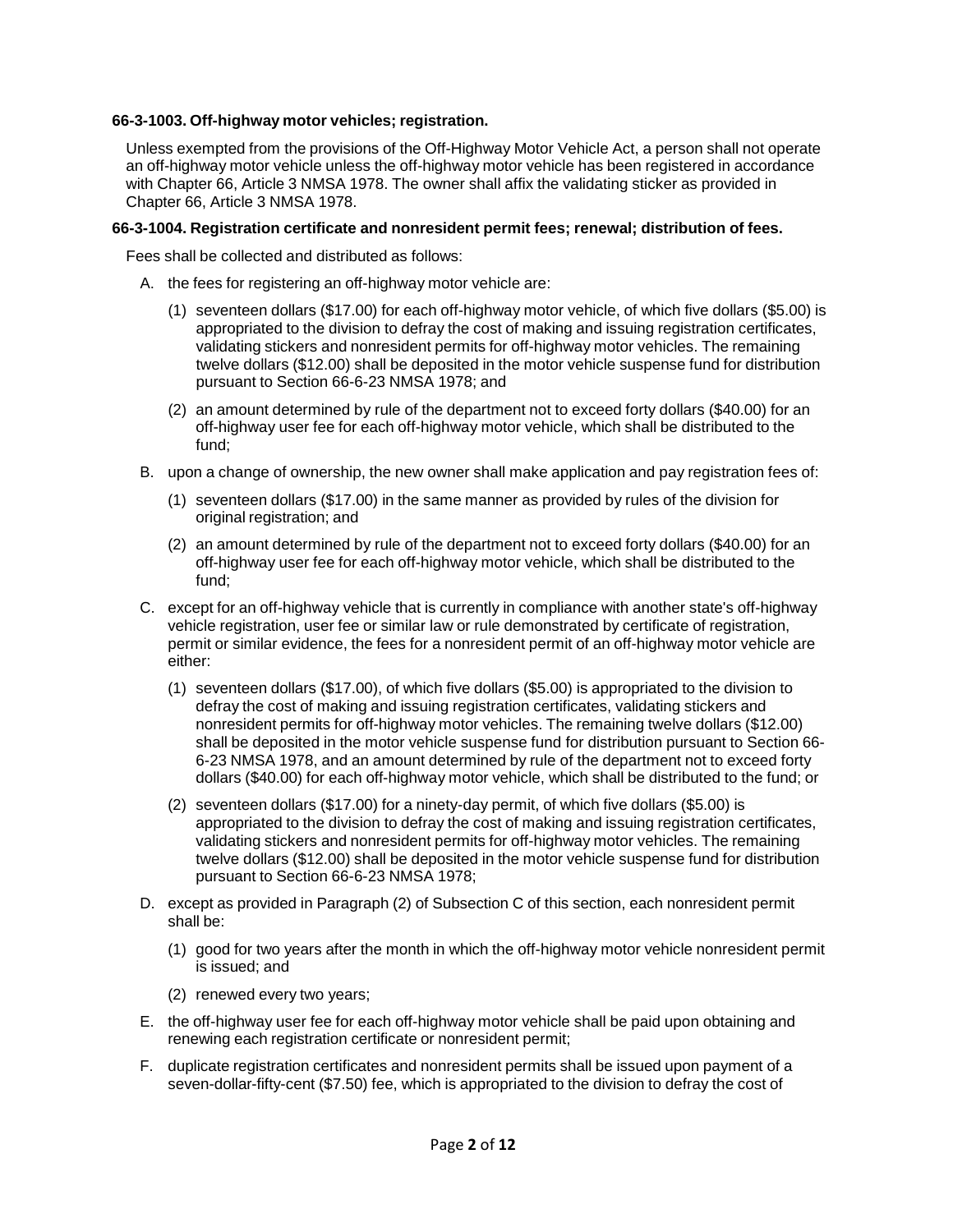making and issuing duplicate registration certificates and nonresident permits for off-highway motor vehicles;

- G. a fee of one dollar (\$1.00) on registration certificates and nonresident permits shall be collected for the litter control and beautification fund; and
- H. the department, in conjunction with other agencies and departments, may establish and maintain sites to collect fees and issue permits for residents and nonresidents.

#### **66-3-1005. Exemptions.**

The provisions of the Off-Highway Motor Vehicle Act shall not apply to persons who operate offhighway motor vehicles on privately held lands or to off-highway motor vehicles that are:

- A. owned and operated by an agency or department of the United States, this state or a political subdivision of this state;
- B. operated exclusively on lands privately held; provided that the appropriate tax or fee has been paid in lieu of the motor vehicle registration fees;
- C. owned by nonresidents and used in this state only for organized and endorsed competition purposes; provided that the use is not on a rental basis;
- D. brought into this state by manufacturers or distributors for wholesale purposes and not used for demonstrations;
- E. in the possession of dealers as stock-in-trade and not used for demonstration purposes;
- F. farm tractors, as defined in Section [66-1-4.6](http://public.nmcompcomm.us/NMPublic/gateway.dll?f=jumplink%24jumplink_x%3DAdvanced%24jumplink_vpc%3Dfirst%24jumplink_xsl%3Dquerylink.xsl%24jumplink_sel%3Dtitle%3Bpath%3Bcontent-type%3Bhome-title%3Bitem-bookmark%24jumplink_d%3D%7bnmsu%7d%24jumplink_q%3D%5bfield%20folio-destination-name%3A%2766-1-4.6%27%5d%24jumplink_md%3Dtarget-id%3D0-0-0-105827) NMSA 1978, special mobile equipment, as defined in Section [66-1-4.16](http://public.nmcompcomm.us/NMPublic/gateway.dll?f=jumplink%24jumplink_x%3DAdvanced%24jumplink_vpc%3Dfirst%24jumplink_xsl%3Dquerylink.xsl%24jumplink_sel%3Dtitle%3Bpath%3Bcontent-type%3Bhome-title%3Bitem-bookmark%24jumplink_d%3D%7bnmsu%7d%24jumplink_q%3D%5bfield%20folio-destination-name%3A%2766-1-4.16%27%5d%24jumplink_md%3Dtarget-id%3D0-0-0-105843) NMSA 1978, or off-highway motor vehicles being used for agricultural operations; or
- G. used exclusively on private closed courses, whether owned by the rider or another person; provided that, if applicable, the excise tax and registration fees have been paid and are current.

#### **66-3-1006. Grounds for refusing registration or certificate of title.**

The division may refuse registration or issuance of a certificate of title or any transfer of a registration certificate if:

- A. the division has reasonable grounds to believe that the application contains any false or fraudulent statement or that the applicant has failed to furnish the required information or reasonable additional information requested by the division or that the applicant is not entitled to the issuance of a certificate of title or registration certificate of the off-highway motor vehicle under the Motor Vehicle Code [\[66-1-1](http://public.nmcompcomm.us/NMPublic/gateway.dll?f=jumplink%24jumplink_x%3DAdvanced%24jumplink_vpc%3Dfirst%24jumplink_xsl%3Dquerylink.xsl%24jumplink_sel%3Dtitle%3Bpath%3Bcontent-type%3Bhome-title%3Bitem-bookmark%24jumplink_d%3D%7bnmsu%7d%24jumplink_q%3D%5bfield%20folio-destination-name%3A%2766-1-1%27%5d%24jumplink_md%3Dtarget-id%3D0-0-0-33503) NMSA 1978] or laws of this state;
- B. the division has reasonable grounds to believe that the off-highway motor vehicle is stolen or embezzled or that the granting of a registration certificate or the issuance of a certificate of title would constitute a fraud against the rightful owner or other person having a valid lien upon the offhighway motor vehicle;
- C. the division has reasonable grounds to believe that a nonresident applicant is not entitled to registration issuance under the laws of the nonresident applicant's state of residence;
- D. the required fees have not been paid; or
- E. the motor vehicle excise tax has not been paid pursuant to Chapter [7,](http://public.nmcompcomm.us/NMPublic/gateway.dll?f=jumplink%24jumplink_x%3DAdvanced%24jumplink_vpc%3Dfirst%24jumplink_xsl%3Dquerylink.xsl%24jumplink_sel%3Dtitle%3Bpath%3Bcontent-type%3Bhome-title%3Bitem-bookmark%24jumplink_d%3D%7bnmsu%7d%24jumplink_q%3D%5bfield%20folio-destination-name%3A%27ch.%207%27%5d%24jumplink_md%3Dtarget-id%3D0-0-0-1707) Article [14](http://public.nmcompcomm.us/NMPublic/gateway.dll?f=jumplink%24jumplink_x%3DAdvanced%24jumplink_vpc%3Dfirst%24jumplink_xsl%3Dquerylink.xsl%24jumplink_sel%3Dtitle%3Bpath%3Bcontent-type%3Bhome-title%3Bitem-bookmark%24jumplink_d%3D%7bnmsu%7d%24jumplink_q%3D%5bfield%20folio-destination-name%3A%27Ch.%207%2C%20Art.%2014%27%5d%24jumplink_md%3Dtarget-id%3D0-0-0-17115) NMSA 1978.

#### **66-3-1007. Evidentiary value of certificate of title.**

A certificate of title issued by the division for an off-highway motor vehicle shall be received as prima facie evidence of the ownership of the off-highway motor vehicle named in the certificate and as prima facie evidence of all liens and encumbrances against the off-highway motor vehicle appearing on the certificate.

#### **66-3-1008. Validating stickers to be furnished by division.**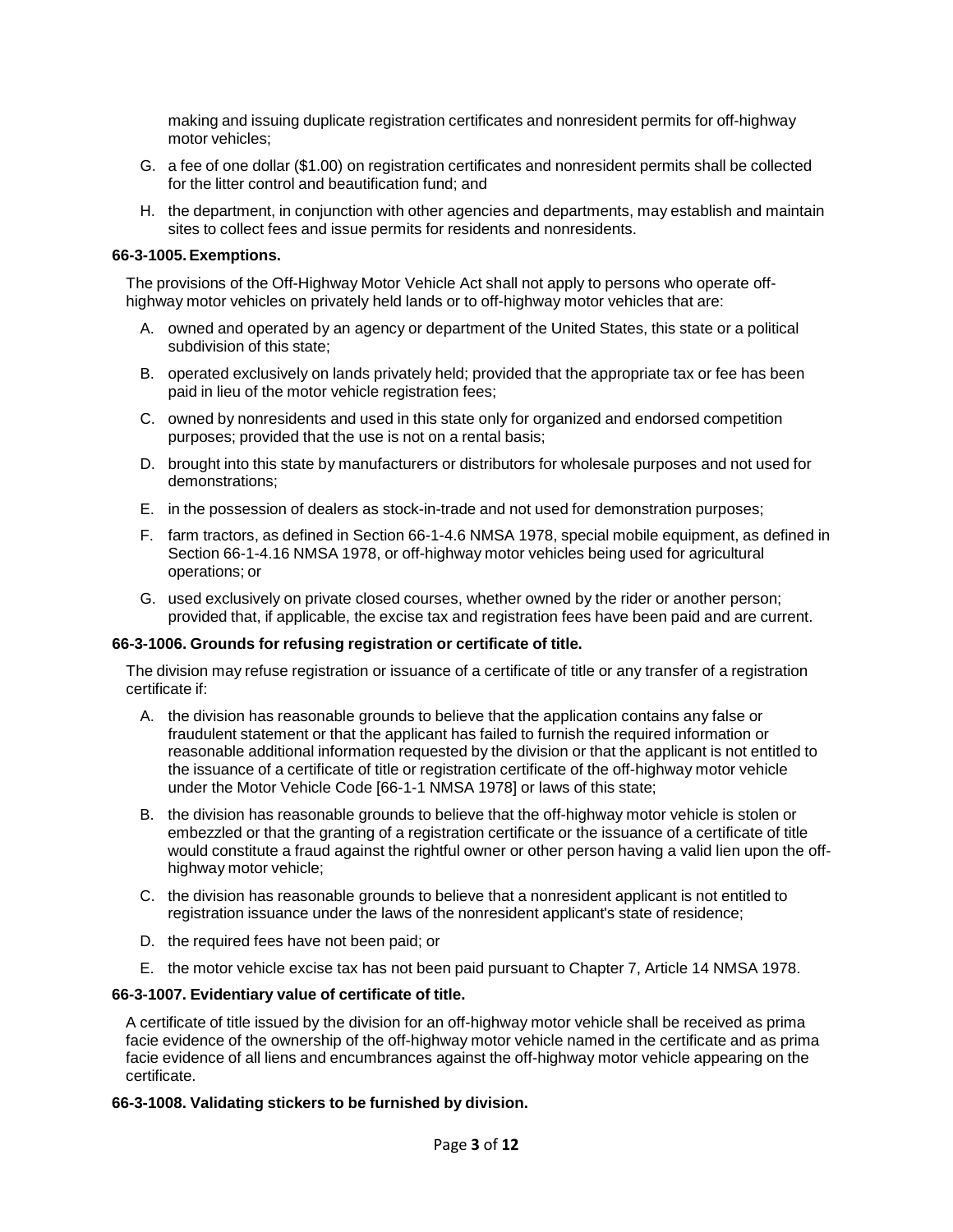The division, upon registering an off-highway motor vehicle, shall issue to the owner validating stickers as provided in Section [66-3-14](http://public.nmcompcomm.us/NMPublic/gateway.dll?f=jumplink%24jumplink_x%3DAdvanced%24jumplink_vpc%3Dfirst%24jumplink_xsl%3Dquerylink.xsl%24jumplink_sel%3Dtitle%3Bpath%3Bcontent-type%3Bhome-title%3Bitem-bookmark%24jumplink_d%3D%7bnmsu%7d%24jumplink_q%3D%5bfield%20folio-destination-name%3A%2766-3-14%27%5d%24jumplink_md%3Dtarget-id%3D0-0-0-106065) NMSA 1978.

## **66-3-1010. Licensing.**

Drivers of off-highway motor vehicles are not required to be licensed.

## **66-3-1010.1. Off-highway motor vehicle safety training organization; approval and certification.**

- A. An off-highway motor vehicle safety training organization that offers and conducts an off-highway motor vehicle safety training course shall be approved and certified by the department. Applicants for approval and certification shall submit an application to the department for consideration.
- B. The department may approve and certify an organization that meets the minimum criteria established by the department for an off-highway motor vehicle safety training organization. Each approval and certification shall be renewed annually.

## **66-3-1010.2. Off-highway motor vehicle safety permit; requirements; issuance.**

A person under the age of eighteen shall be required to successfully complete an off-highway motor vehicle safety training course for which the person shall have parental permission. The course shall be conducted by an off-highway motor vehicle safety training organization that is approved and certified by the department. Upon successful completion of the course, the person shall receive an off-highway motor vehicle safety permit issued by the organization.

## **66-3-1010.3. Operation and equipment; safety requirements.**

- A. A person shall not operate an off-highway motor vehicle:
	- (1) in a careless, reckless or negligent manner so as to endanger the person or property of another;
	- (2) while under the influence of intoxicating liquor or drugs as provided by Section [66-8-102](http://public.nmcompcomm.us/NMPublic/gateway.dll?f=jumplink%24jumplink_x%3DAdvanced%24jumplink_vpc%3Dfirst%24jumplink_xsl%3Dquerylink.xsl%24jumplink_sel%3Dtitle%3Bpath%3Bcontent-type%3Bhome-title%3Bitem-bookmark%24jumplink_d%3D%7bnmsu%7d%24jumplink_q%3D%5bfield%20folio-destination-name%3A%2766-8-102%27%5d%24jumplink_md%3Dtarget-id%3D0-0-0-51739) NMSA 1978;
	- (3) while in pursuit of and with intent to hunt or take a species of animal or bird protected by law unless otherwise authorized by the state game commission;
	- (4) in pursuit of or harassment of livestock in any manner that negatively affects the livestock's condition;
	- (5) on or within an earthen tank or other structure meant to water livestock or wildlife, unless the off-highway motor vehicle is on a route designated by the landowner or land management agency as an off-highway motor vehicle route;
	- (6) in a manner that has a direct negative effect on or interferes with persons engaged in agricultural practices;
	- (7) in excess of ten miles per hour within two hundred feet of a business, animal shelter, horseback rider, bicyclist, pedestrian, livestock or occupied dwelling, unless the person operates the vehicle on a closed course or track or a public roadway;
	- (8) unless in possession of the person's registration certificate or nonresident permit;
	- (9) unless the vehicle is equipped with a spark arrester approved by the United States forest service; provided that a snowmobile is exempt from this provision;
	- (10) when conditions such as darkness limit visibility to five hundred feet or less, unless the vehicle is equipped with:
		- (a) one or more headlights of sufficient candlepower to light objects at a distance of one hundred fifty feet; and
		- (b) at least one taillight of sufficient intensity to exhibit a red or amber light at a distance of two hundred feet under normal atmospheric conditions;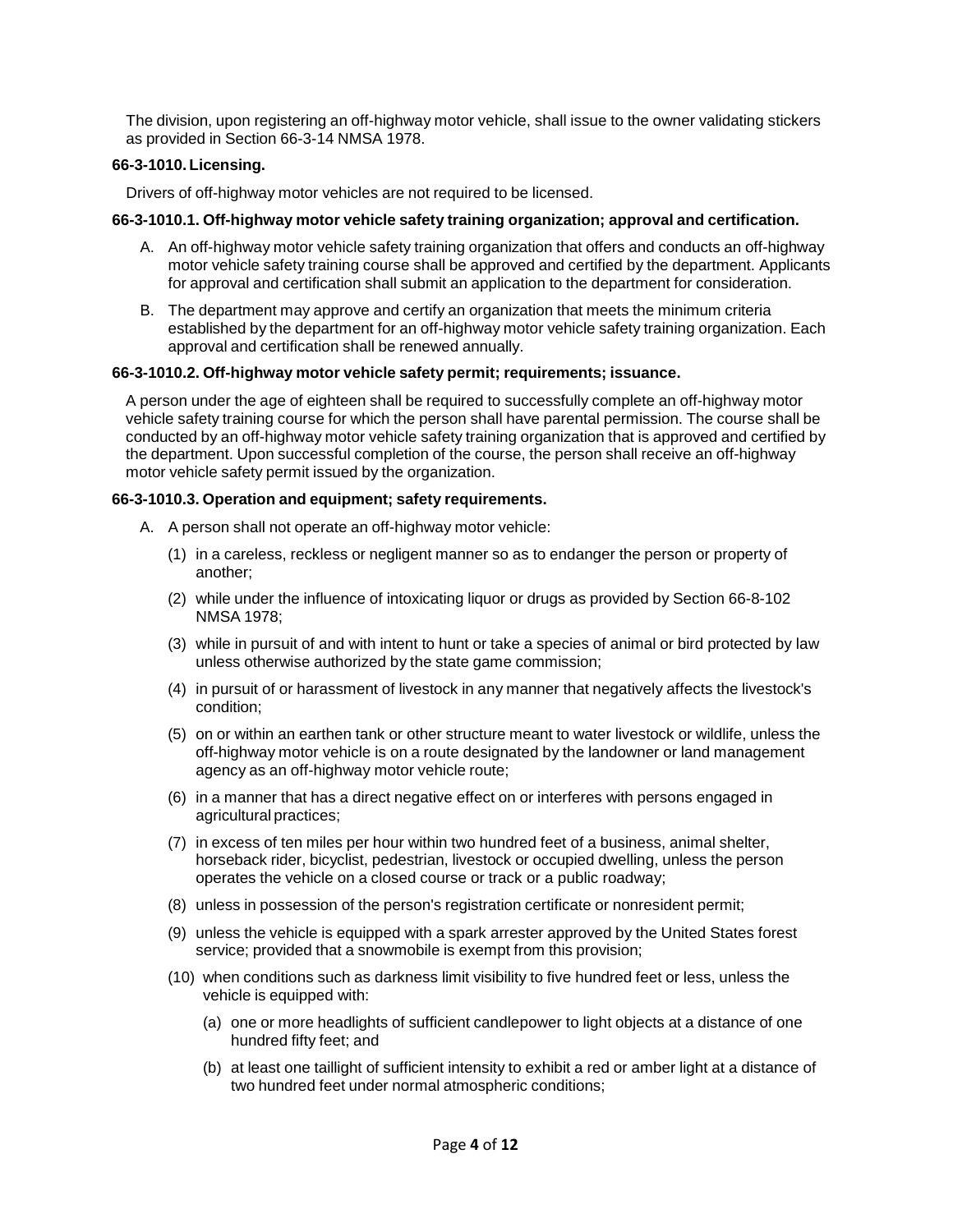- (11) that produces noise that exceeds ninety-six decibels when measured using test procedures established by the society of automotive engineers pursuant to standard J-1287; or
- (12) where off-highway motor vehicle traffic is prohibited under local, state or federal rules or regulations.
- B. A person under the age of eighteen shall not operate an off-highway motor vehicle:
	- (1) or ride upon an off-highway motor vehicle without wearing eye protection and a safety helmet that is securely fastened in a normal manner as headgear and that meets the standards established by the department;
	- (2) without an off-highway motor vehicle safety permit; or
	- (3) while carrying a passenger.
- C. A person under the age of eighteen but at least ten years of age shall not operate an off-highway motor vehicle unless the person is visually supervised at all times by a parent, legal guardian or a person over the age of eighteen who has a valid driver's license. This subsection shall not apply to a person who is at least:
	- (1) thirteen years of age and has a valid motorcycle license and off-highway motor vehicle safety permit; or
	- (2) fifteen years of age and has a valid driver's license, instructional permit or provisional license and off-highway motor vehicle safety permit.
- D. A person under the age of ten shall not operate an off-highway motor vehicle unless:
	- (1) the all-terrain vehicle or recreational off-highway vehicle is an age-appropriate size-fit vehicle established by rule of the department; and
	- (2) the person is visually supervised at all times by a parent, legal guardian or instructor of a safety training course certified by the department.
- E. An off-highway motor vehicle shall not be sold or offered for sale if the vehicle produces noise that exceeds ninety-six decibels when measured using test procedures established by the society of automotive engineers pursuant to standard J-1287.This subsection shall not apply to an offhighway motor vehicle that is sold or offered for sale only for organized competition.

#### **66-3-1010.4. Safety helmet; civil liability.**

Failure by a passenger or driver to use a safety helmet while on an off-highway motor vehicle shall not in any instance constitute fault or negligence and shall not limit or apportion damages.

#### **66-3-1010.5. Requirements of dealers to distribute safety information.**

A dealer selling off-highway motor vehicles shall distribute information provided by the department to off-highway motor vehicle purchasers on state laws, environmental and cultural considerations, customs, safety requirements, training programs, operating characteristics and potential risk of injury associated with off-highway motor vehicles.

#### **66-3-1011. Operation on streets or highways; prohibited areas.**

- A. A person shall not operate an off-highway motor vehicle on any:
	- (1) limited access highway or freeway at any time; or
	- (2) paved street or highway except as provided in Subsection B, C, D or E of this section.
- B. Off-highway motor vehicles may cross streets or highways, except limited access highways or freeways, if the crossings are made after coming to a complete stop prior to entering the roadway. Off-highway motor vehicles shall yield the right of way to oncoming traffic and shall begin a crossing only when it can be executed safely and then cross in the most direct manner as close to a perpendicular angle as possible.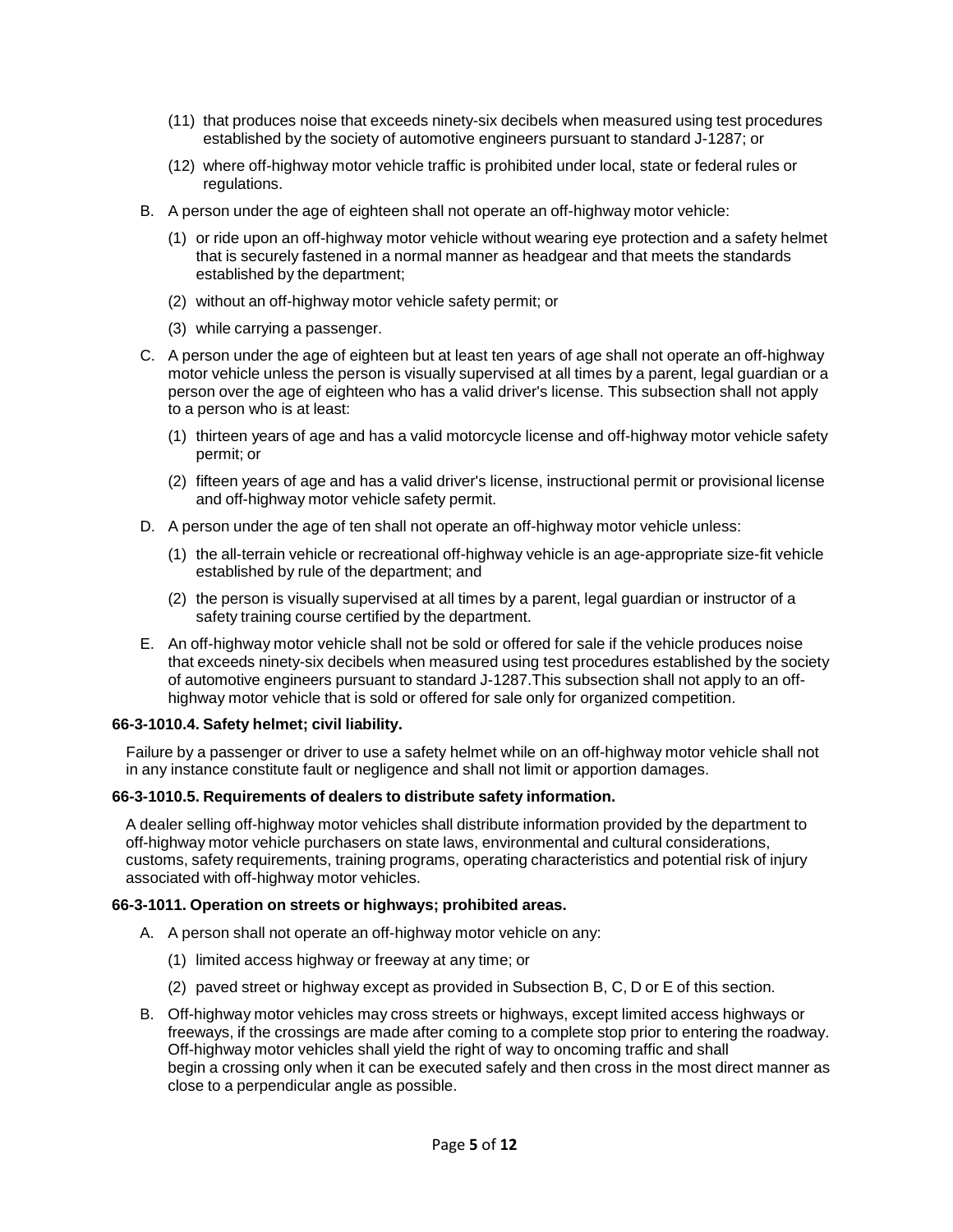- C. If authorized by ordinance or resolution of a local authority or the state transportation commission, a recreational off-highway vehicle or an all-terrain vehicle may be operated on a paved street or highway owned and controlled by the authorizing entity if:
	- (1) the vehicle has one or more headlights and one or more taillights that comply with the Off-Highway Motor Vehicle Act;
	- (2) the vehicle has brakes, mirrors and mufflers;
	- (3) the operator has a valid driver's licenses or permits as required under the Motor Vehicle Code and off-highway motor vehicle safety permits as required under the Off-Highway Motor Vehicle Act;
	- (4) the operator is insured in compliance with the provisions of the Mandatory Financial Responsibility Act; and
	- (5) the operator of the vehicle is wearing eye protection that complies with the Off-Highway Motor Vehicle Act; and
	- (6) if the operator is under eighteen years of age, the operator is wearing a safety helmet that complies with the Off-Highway Motor Vehicle Act.
- D. Except for the sections of the Motor Vehicle Code that are in conflict with the licensing and equipment requirements of the Off-Highway Motor Vehicle Act, any operator using an offhighway motor vehicle on a paved street or highway shall be subject to the requirements and penalties for operators of moving and parked vehicles under the Motor Vehicle Code.
- E. By ordinance or resolution, a local authority or state transportation commission may establish separate speed limits and operating restrictions for off-highway vehicles where they are authorized to operate on paved streets or highways pursuant to Subsection C of this section.
- F. A person shall not operate an off-highway motor vehicle on state game commission-owned, controlled or -administered land except as specifically allowed pursuant to Chapter 17, Article 6 NMSA 1978.
- G. A person shall not operate an off-highway motor vehicle on land owned, controlled or administered by the state parks division of the energy, minerals and natural resources department, pursuant to Chapter 16, Article 2 NMSA 1978, except in areas designated by and permitted by rules adopted by the secretary of energy, minerals and natural resources.
- H. Unless authorized, a person shall not:
	- (1) remove, deface or destroy any official sign installed by a state, federal, local or private land management agency; or
	- (2) install any off-highway motor vehicle-related sign.

## **66-3-1012. Driving of off-highway motor vehicles adjacent to highway.**

- A. Off-highway motor vehicles issued a validating sticker or nonresident permit may be driven adjacent to a highway, yielding to all vehicles entering or exiting the highway, in a manner so as not to interfere with traffic upon the highway, only for the purpose of gaining access to or returning from areas designed for the operation of off-highway motor vehicles by the shortest possible route and when no other route is available or when the area adjacent to a highway is being used as a staging area. Such use must occur between the highway and fencing that separates the highway from private or public lands.
- B. When snow conditions permit, an off-highway motor vehicle may be operated on the right-hand side of a highway, parallel, but not closer than ten feet, to the inside of the plow bank.

## **66-3-1013. Liability; local registration prohibited.**

A. A landowner shall not be held liable for damages arising out of off-highway motor vehicle-related accidents or injuries occurring on the landowner's lands in which the landowner is not directly involved unless the entry on the lands is subject to payment of a fee.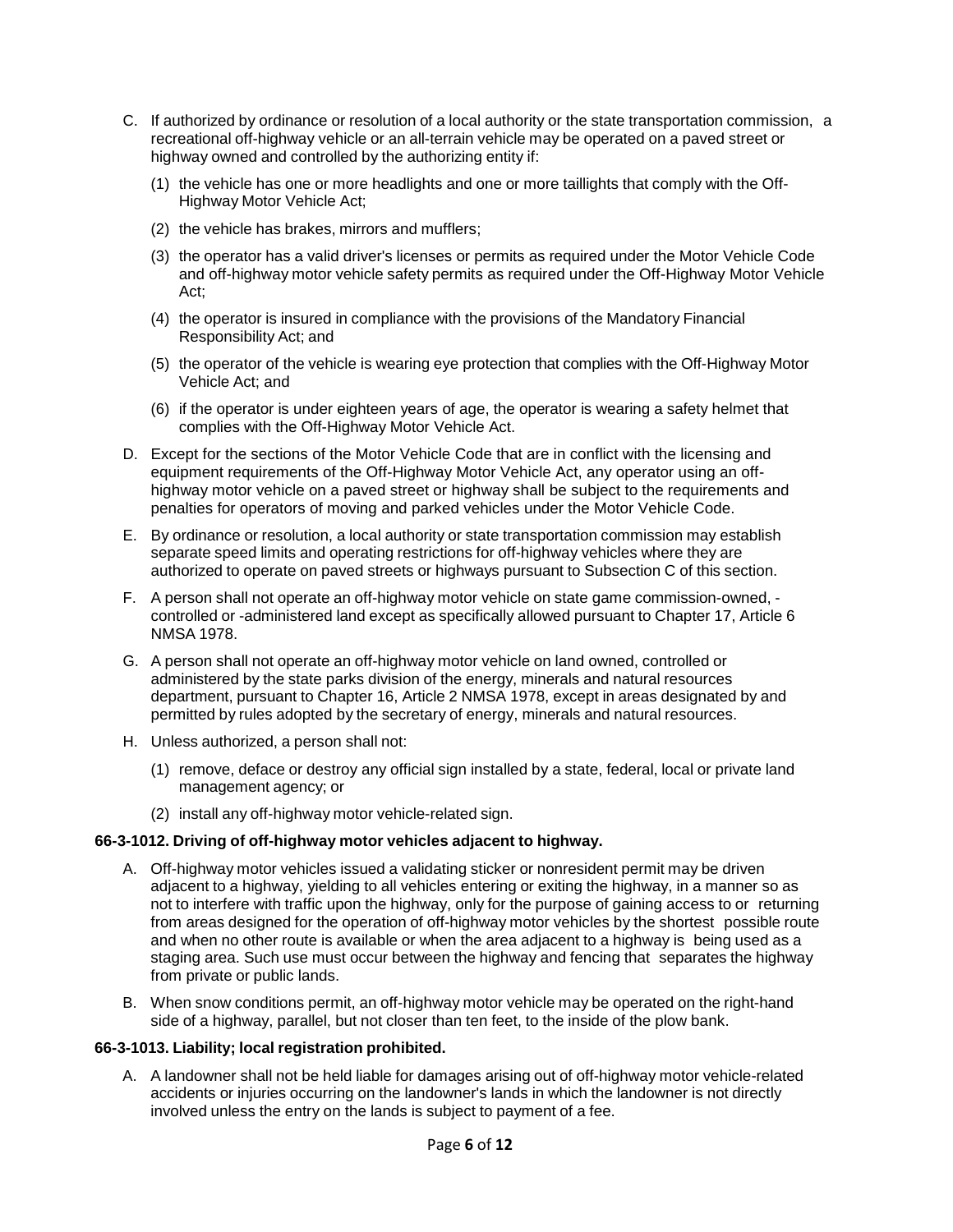B. It is unlawful to operate an off-highway motor vehicle on private lands or roads except with the express permission of the landowner or leaseholder of the lands.

## **66-3-1014. Accidents and accident reports.**

The driver of an off-highway motor vehicle involved in an accident resulting in injuries to or the death of a person or resulting in damage to public or private property to the extent of five hundred dollars (\$500) or more shall immediately notify a law enforcement agency of the accident and the facts relating to the accident. If the driver is under the age of eighteen, the driver's parent or legal guardian shall immediately notify a law enforcement agency of the accident and the facts relating to the accident.

## **66-3-1015. Enforcement.**

A wildlife conservation officer, state police officer or peace officer of this state or any of its political subdivisions, upon displaying the officer's badge of office, has the authority to enforce the provisions of the Off-Highway Motor Vehicle Act and may:

- A. require an off-highway motor vehicle operator to produce:
	- (1) the registration certificate or nonresident permit;
	- (2) proof of successful completion of an off-highway motor vehicle training course conducted by an off-highway safety training organization approved and certified by the department, when required by Section [66-3-1010.2](http://public.nmcompcomm.us/NMPublic/gateway.dll?f=jumplink%24jumplink_x%3DAdvanced%24jumplink_vpc%3Dfirst%24jumplink_xsl%3Dquerylink.xsl%24jumplink_sel%3Dtitle%3Bpath%3Bcontent-type%3Bhome-title%3Bitem-bookmark%24jumplink_d%3D%7bnmsu%7d%24jumplink_q%3D%5bfield%20folio-destination-name%3A%2766-3-1010.2%27%5d%24jumplink_md%3Dtarget-id%3D0-0-0-106487) NMSA 1978; and
	- (3) the personal identification of the operator; and
- B. issue citations for violations of the provisions of the Off-Highway Motor Vehicle Act.

## **66-3-1017. Off-highway motor vehicle advisory board created; members; compensation.**

- A. The "off-highway motor vehicle advisory board" is created to advise the department on matters related to administration of the Off-Highway Motor Vehicle Act. The board shall consist of the following seven members appointed by the governor:
	- (1) one landowner living near a national forest or bureau of land management property that is used extensively for recreational off-highway vehicle activity;
	- (2) one producer or one grazing permittee on public lands from the farming or livestock industry;
	- (3) one person from the off-highway motor vehicle industry;
	- (4) one off-highway motor vehicle user;
	- (5) one hunter or angler;
	- (6) one quiet recreationalist, such as a hiker, backpacker, birdwatcher, equestrian, mountain biker, rock climber or archaeological enthusiast; and
	- (7) one member with expertise in injury prevention or treatment.
- B. The board shall select a chair and a vice chair.
- C. The board shall meet at the call of the chair but not less than twice annually.
- D. Members shall be appointed to staggered terms of two years each; provided that no more than four terms expire in any one year. The board members shall select by lot four members to serve initial terms of three years each. A vacancy shall be filled by appointment of the governor for the remainder of the unexpired term. Members of the board shall be entitled to reimbursement pursuant to the Per Diem and Mileage Act [\[10-8-1](http://public.nmcompcomm.us/NMPublic/gateway.dll?f=jumplink%24jumplink_x%3DAdvanced%24jumplink_vpc%3Dfirst%24jumplink_xsl%3Dquerylink.xsl%24jumplink_sel%3Dtitle%3Bpath%3Bcontent-type%3Bhome-title%3Bitem-bookmark%24jumplink_d%3D%7bnmsu%7d%24jumplink_q%3D%5bfield%20folio-destination-name%3A%2710-8-1%27%5d%24jumplink_md%3Dtarget-id%3D0-0-0-2217) NMSA 1978].

#### **66-3-1018. Department; powers and duties.**

- A. The department shall cooperate with appropriate federal agencies, public and private organizations and corporations and local government units to implement the provisions of the Off- Highway Motor Vehicle Act.
- B. The department: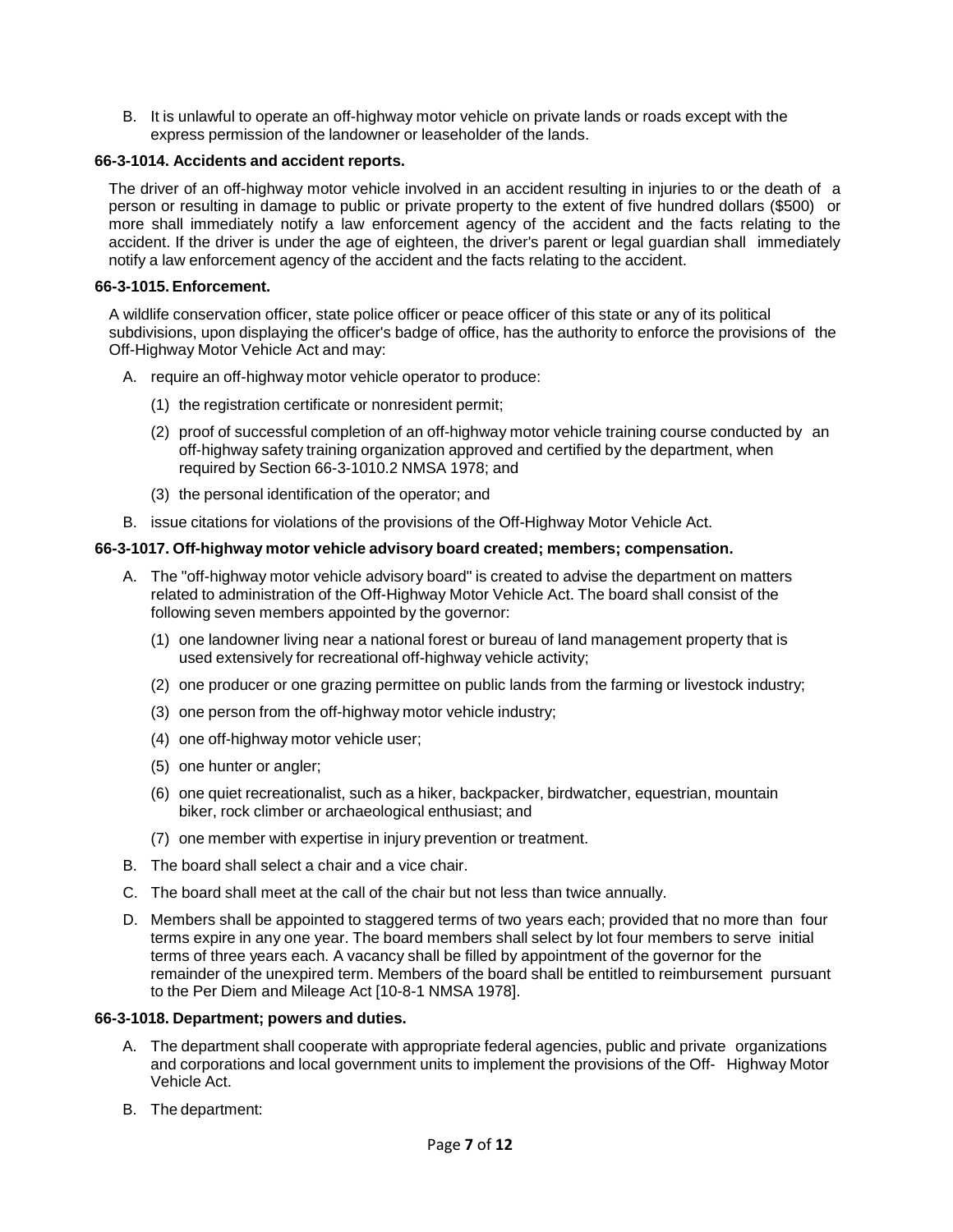- (1) shall accept and evaluate all applications for approval and certification of an off-highway motor vehicle safety training organization and approve and certify those that meet the minimum criteria;
- (2) shall notify the division of the off-highway motor vehicle safety training organizations that have received approval and certification;
- (3) shall establish and revise as appropriate minimum criteria to approve and certify an off- highway motor vehicle safety training organization. The criteria shall include requirements for curriculum and materials for:
	- (a) training instructors to teach off-highway motor vehicle safety;
	- (b) training the public about off-highway motor vehicle safety and age-appropriate size-fit use of off-highway motor vehicles; and
	- (c) teaching responsible use of off-highway motor vehicles with respect to environmental considerations, private property restrictions, agricultural and rural lifestyles and cultural considerations, off-highway motor vehicle operating laws and prohibitions against operating off-highway motor vehicles under the influence of alcohol or drugs;
- (4) shall implement a state off-highway motor vehicle safety training and certification program;
- (5) shall adopt and promulgate rules regarding the:
	- (a) age-appropriate size-fit use of all-terrain vehicles or recreational off-highway motor vehicles;
	- (b) acceptance or accreditation of instruction or safety courses provided by other states; and
	- (c) standards covering the specifications of eye protection and safety helmets;
- (6) may recommend, with public participation and input, off-highway motor vehicle park, facility and trail locations to the state, county, tribal or local governing body or private entity that owns or administers the land upon which the park, facility or trail is located. The department shall establish criteria to recommend locations that include consideration of off-highway motor vehicle operating laws and effects on:
	- (a) wildlife and the environment;
	- (b) adjacent state, county, federal, tribal and private property;
	- (c) other recreational and non-recreational uses on the same or adjacent lands; and
	- (d) archaeological, cultural and historic resources and customs;
- (7) shall recommend restoration or, if deemed necessary, closure of off-highway motor vehicle tracks or trails to the state, county, tribal or local governing body or private entity that owns or administers the land upon which the tracks or trails are located if they pose significant or irreversible environmental damage, a danger to users or a public nuisance as determined by the department. The department shall consider the construction of alternative tracks or trails as part of the closure process;
- (8) shall accept and evaluate all applications for grants from the fund for implementation of the provisions of the Off-Highway Motor Vehicle Act. The department shall establish criteria for grants from the fund that include consideration of the:
	- (a) applicant's financial and legal status;

(b) applicant's management plan, including specific measures to avoid or minimize environmental damage to public and private lands and danger to users and spectators;

- (c) operating budget for the park, trail, facility or staging area;
- (d) availability of matching funds; and
- (e) public participation and input;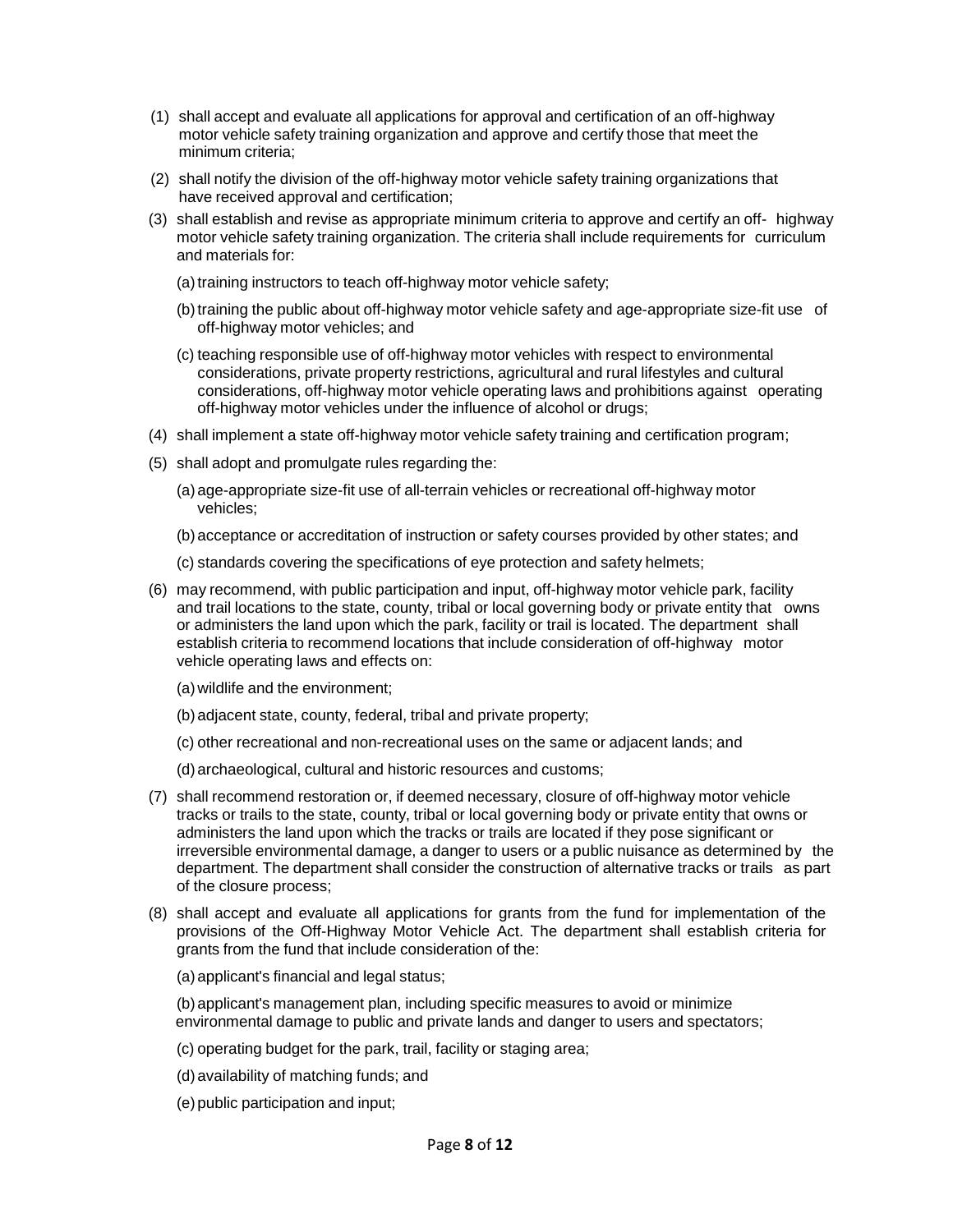- (9) shall certify tour guides;
- (10)shall prepare a management plan that accomplishes the purposes of the Off-Highway Motor Vehicle Act in a cost-effective manner and relies on existing agencies' available funding with specific qualifications for program implementation, which shall include joint powers agreements with the department of public safety and other law enforcement agencies for law enforcement and other agencies as appropriate for carrying out the provisions of the Off- Highway Motor Vehicle Act;
- (11)shall develop and implement an overall enforcement strategy for the entire state that includes:
	- (a) cooperation with federal, state and local law enforcement agencies to provide training and educational materials related to off-highway motor vehicle use;
	- (b) coordination efforts related to off-highway motor vehicle use with participating law enforcement agencies;
	- (c) developing strategies for addressing and minimizing impacts on farmers and ranchers in rural agricultural areas, on hunters and anglers and on non-motorized recreationalists by offhighway motor vehicle use; and
	- (d) using law enforcement DUI-type "blitzes" in heavily used areas, staging areas or other problem areas;
- (12) shall develop and implement an overall educational strategy for the entire state that:
	- (a)incorporates materials developed by the United States department of agriculture forest service program that teaches trail etiquette and respect for natural resources;
	- (b)includes the development of New Mexico-specific written, video or other educational materials and educational programs that address the impact of off-highway motor vehicles on traditional living culture, agricultural land and private property; and
	- (c) includes the development and maintenance of a web site containing rules and regulations, safety information and educational material relating to resource protection and the impact of off-highway motor vehicles on traditional living culture, agricultural land and historical sites;
- (13)shall develop an overall strategy for phased implementation of an information system to track information, such as use patterns, injury data, ecological data, natural resource data and data relating to the impact of off-highway motor vehicles on traditional living culture and on agricultural land. The strategy shall include:
	- (a)identification and implementation of appropriate data collecting mechanisms, such as a tollfree number or a web-based data collecting process; and
	- (b) development of an information system program capable of interfacing with existing government and private databases or other information systems;
- (14)may implement noise enforcement by the testing of sound levels of off-highway motor vehicles at the time of registration and equip law enforcement officers with sound meters for field testing of sound levels;
- (15)may contract with government or quasi-government agencies to conduct analysis of the impact of off-highway motor vehicle use on forests, rangeland and other natural resources and use the data obtained to make recommendations to the appropriate land management agency;
- (16)shall review the definition of "off-highway motor vehicle" as needed to include new classes of off-highway motor vehicles as they become available in the marketplace;
- (17)shall, in cooperation with the division, determine the size, composition, attachment mechanism, letter or number height and other properties of off-highway motor vehicle identification. This identification may be a traditional license plate, stick-on lettering as used for boat identification or another form of identification that is visible and readable;
- (18)shall present its semiannual plans and progress to the advisory board for the board's input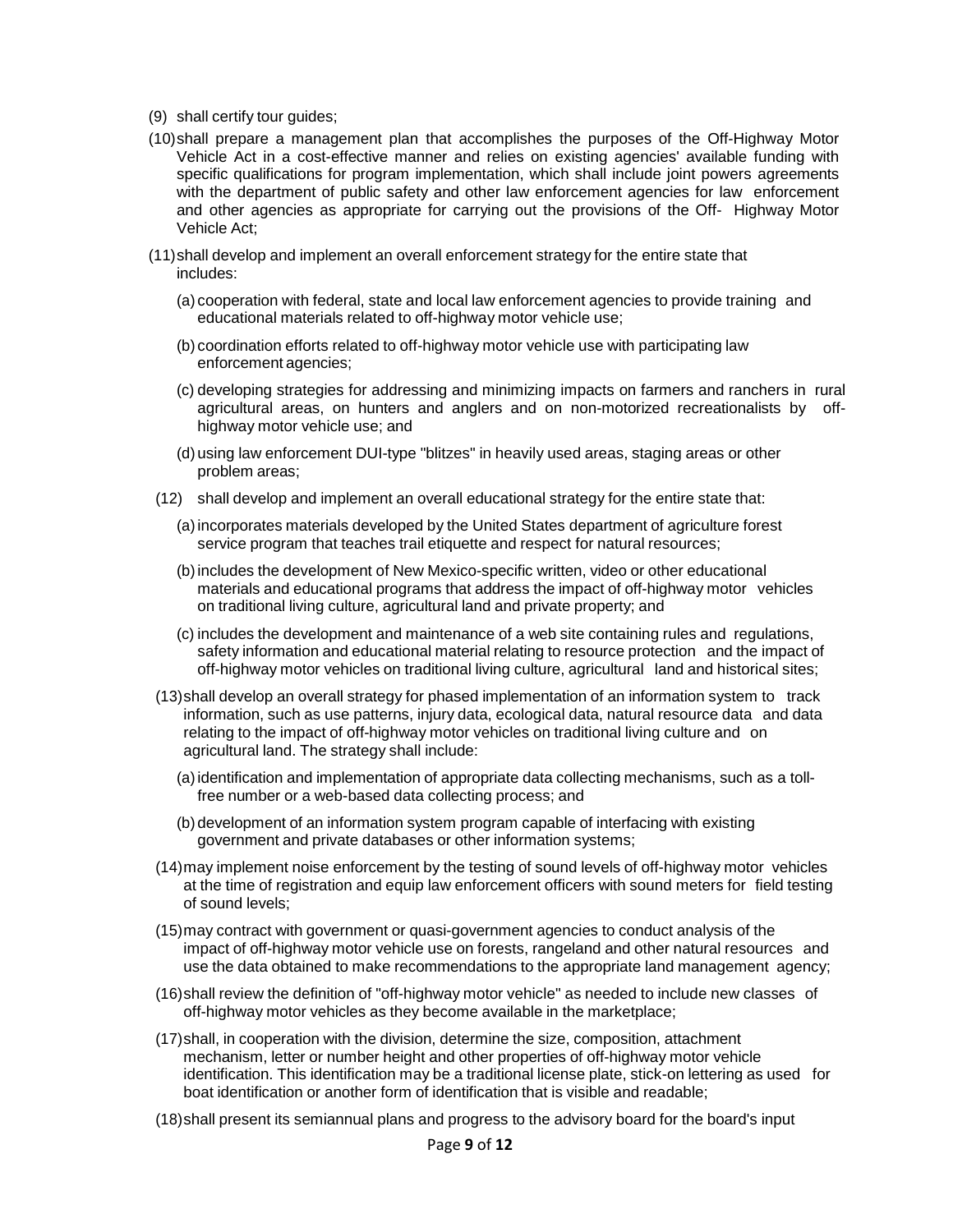and response; and

(19)may collaborate with the appropriate land agencies to develop criteria for signage relating to off-road motor vehicle use, including the size, visibility, graphics and frequency of signage.

### **66-3-1019. Fund created; disposition.**

- A. The "trail safety fund" is created in the state treasury. The fund is a nonreverting fund and consists of revenues from off-highway motor vehicle registration and user fees, grants and donations. No more than thirty percent of the fund may be used for administrative overhead, and at least fifty percent shall be devoted to law enforcement and education. Income from investment of the fund shall be credited to the fund. The fund shall be administered by the department, and money in the fund is appropriated to the department to carry out the purposes of the Off-Highway Motor Vehicle Act. Expenditures from the fund shall be by warrant of the secretary of finance and administration upon vouchers signed by the director of the department of game and fish or the director's authorized representative.
- B. The department shall make annual distributions from the fund for the following purposes:
	- (1) administrative;
	- (2) law enforcement;
	- (3) education and training;
	- (4) information system development and management;
	- (5) resource monitoring and protection and trail building, maintenance and restoration; and
	- (6) implementation of other provisions of the Off-Highway Motor Vehicle Act.

#### **66-3-1020. Penalties.**

- A. A person who violates the provisions of the Off-Highway Motor Vehicle Act is guilty of a penalty assessment misdemeanor. A parent, guardian or custodian who causes or knowingly permits a child under the age of eighteen years to operate an off-highway motor vehicle in violation of the provisions of the Off-Highway Motor Vehicle Act is in violation of that act and subject to the same penalty as the child operating the off-highway motor vehicle in violation of that act.
- B. As used in the Off-Highway Motor Vehicle Act, "penalty assessment misdemeanor" means violation of any provision of the Off-Highway Motor Vehicle Act for which a violator may be subject to the following:

| <b>CLASS 1 VIOLATIONS</b>                                                                                             | <b>SECTION VIOLATED</b> | PENALTY ASSESSMENT |
|-----------------------------------------------------------------------------------------------------------------------|-------------------------|--------------------|
| failure to possess a registration certificate or nonresident<br>permit                                                | 66-3-1010.3             | \$10.00            |
| violations involving headlights or taillights                                                                         | 66-3-1010.3             | 10.00              |
| failure to possess an off-highway motor vehicle safety<br>permit                                                      | 66-3-1010.3             | 10.00              |
| selling a vehicle that produces noise in excess of ninety-<br>six decibels                                            | 66-3-1010.3             | 10.00              |
| any violation of the Off-Highway Motor Vehicle Act not<br>otherwise specifically defined elsewhere in this<br>section | 66-3-1010.3             | 10.00              |
| <b>CLASS 2 VIOLATIONS</b>                                                                                             | <b>SECTION VIOLATED</b> | PENALTY ASSESSMENT |
| failure to complete a required off-highway motor vehicle<br>safety training course                                    | 66-3-1010.2             | \$50.00            |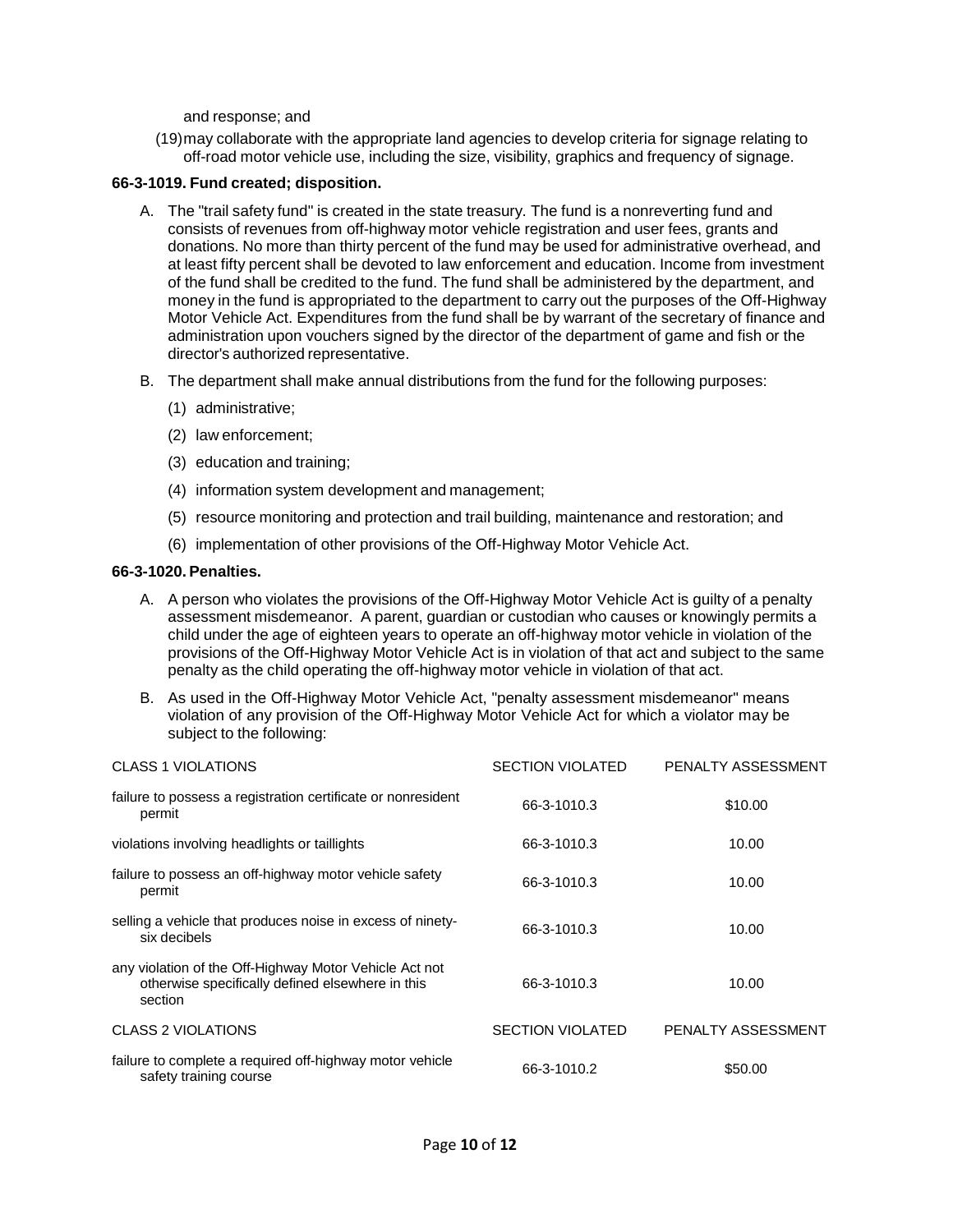| operating a vehicle in excess of ten miles per hour within<br>two hundred feet of a business, animal shelter,<br>horseback rider, bicyclist, pedestrian, livestock or<br>occupied dwelling                                                                             | 66-3-1010.3             | 50.00              |
|------------------------------------------------------------------------------------------------------------------------------------------------------------------------------------------------------------------------------------------------------------------------|-------------------------|--------------------|
| a person under the age of eighteen but at least fifteen<br>years of age who operates an off-highway motor<br>vehicle in violation of the supervision requirements<br>of the Off-Highway Motor Vehicle Act                                                              | 66-3-1010.3             | 50.00              |
| operating an off-highway motor vehicle that produces<br>noise that exceeds ninety-six decibels                                                                                                                                                                         | 66-3-1010.3             | 50.00              |
| unauthorized installation, removal, destruction or<br>defacing of a motor vehicle sign                                                                                                                                                                                 | 66-3-1011               | 50.00              |
| <b>CLASS 3 VIOLATIONS</b>                                                                                                                                                                                                                                              | <b>SECTION VIOLATED</b> | PENALTY ASSESSMENT |
| operating a vehicle that is not equipped with an approved<br>spark arrester                                                                                                                                                                                            | 66-3-1010.3             | \$100.00           |
| operating an off-highway motor vehicle while in pursuit of<br>and with intent to hunt or take a species of animal or<br>bird protected by law, unless otherwise authorized<br>by the state game commission                                                             | 66-3-1010.3             | 100.00             |
| operating an off-highway motor vehicle in pursuit of or<br>harassment of livestock in any manner that<br>negatively affects the livestock's condition                                                                                                                  | 66-3-1010.3             | 100.00             |
| operating an off-highway motor vehicle on or within an<br>earthen tank or other structure meant to water<br>livestock or wildlife                                                                                                                                      | 66-3-1010.3             | 100.00             |
| operating a motor vehicle in a manner that has a direct<br>negative effect on or interferes with persons<br>engaged in agricultural practices                                                                                                                          | 66-3-1010.3             | 100.00             |
| a person under the age of eighteen operating an off-<br>highway motor vehicle without wearing eye<br>protection and a safety helmet                                                                                                                                    | 66-3-1010.3             | 100.00             |
| a person under the age of eighteen operating an off-<br>highway motor vehicle while carrying a passenger                                                                                                                                                               | 66-3-1010.3             | 100.00             |
| a person under the age of fifteen but at least ten years of<br>age who operates an off-highway motor vehicle in<br>violation of the supervision requirements of the Off-<br>Highway Motor Vehicle Act                                                                  | 66-3-1010.3             | 100.00             |
| a person under the age of ten operating an all-terrain<br>vehicle or recreational off-highway motor vehicle that<br>is not an age-appropriate size-fit or who operates an<br>off-highway motor vehicle in violation of the<br>supervision requirements of this section | 66-3-1010.3             | 100.00             |
| <b>CLASS 4 VIOLATIONS</b>                                                                                                                                                                                                                                              | <b>SECTION VIOLATED</b> | PENALTY ASSESSMENT |
| operating an off-highway motor vehicle in a careless,<br>reckless or negligent manner so as to endanger the<br>person or property of another                                                                                                                           | 66-3-1010.3             | \$200.00           |